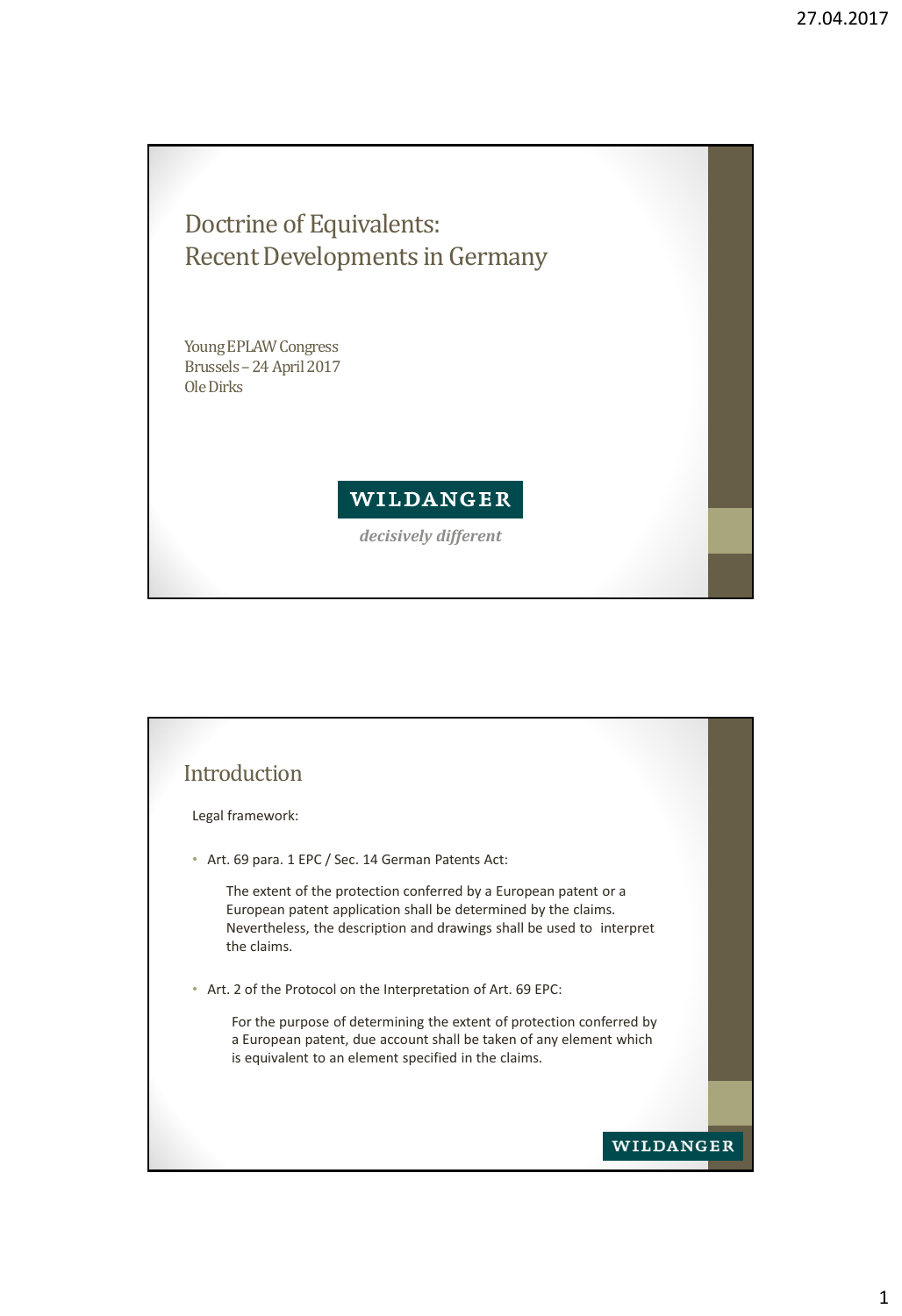## Introduction

Three questions formulated in decision *Cutting Blade I* of the German Federal Court of Justice (decision of March 12, 2002 – X ZR 168/00 – *Schneidmesser I*):

- Q1:Does the modified means realized by the infringing embodiment have objectively the same effect as the means specified in the claim? *(same effect)*
- Q2:Was it possible for the person skilled in the art to come up with the adapted means on the priority date of the property right without any particular considerations on the basis of his expert knowledge? *(obviousness)*
- Q3:Are the considerations that the skilled person has to take into account in order to arrive at the modification based on the meaning of the teaching protected in the claim such that the skilled person considers the differing embodiment with its adapted means as a solution that is equivalent to the teaching in question? *(parity)*

**WILDANGER** 

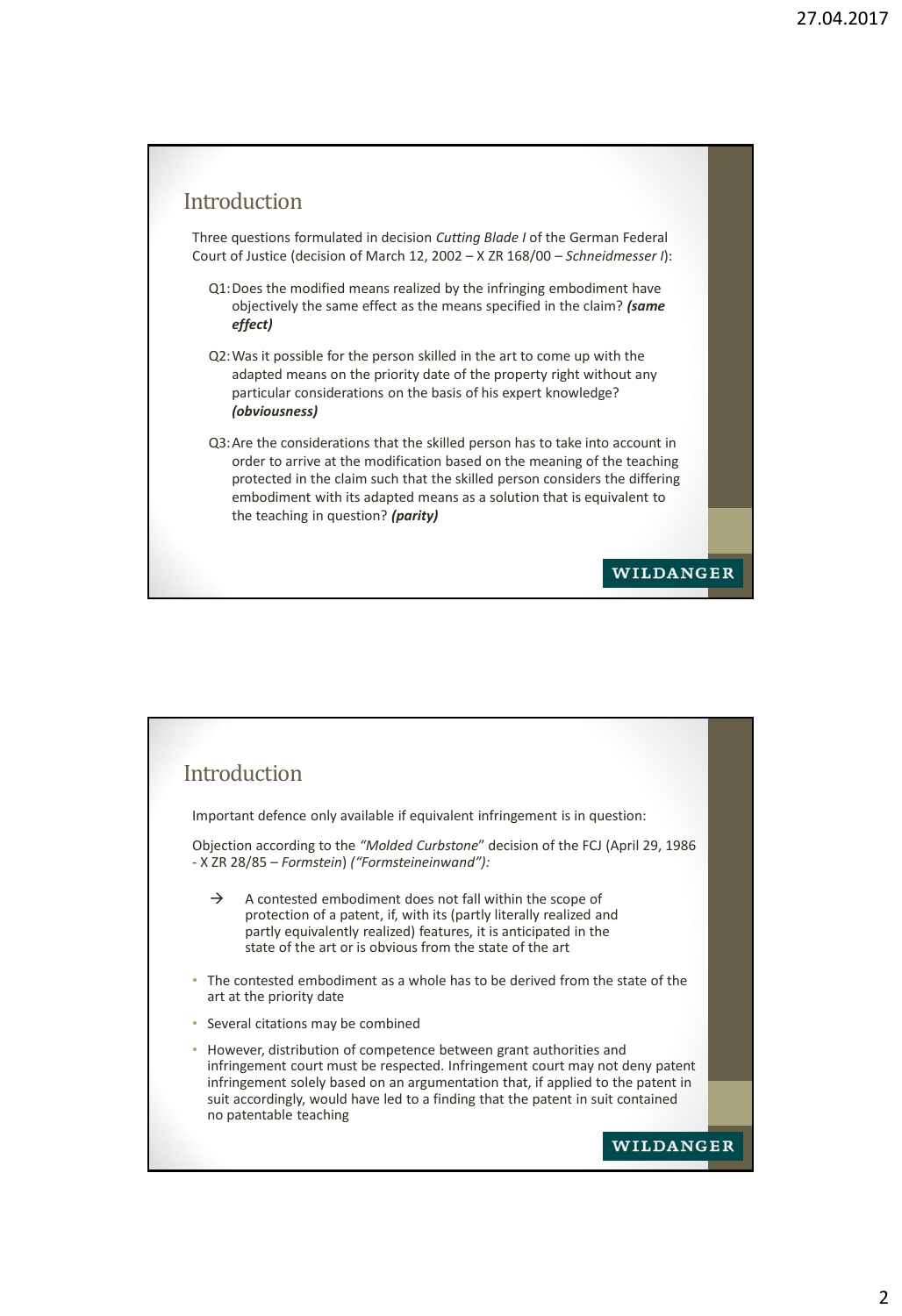

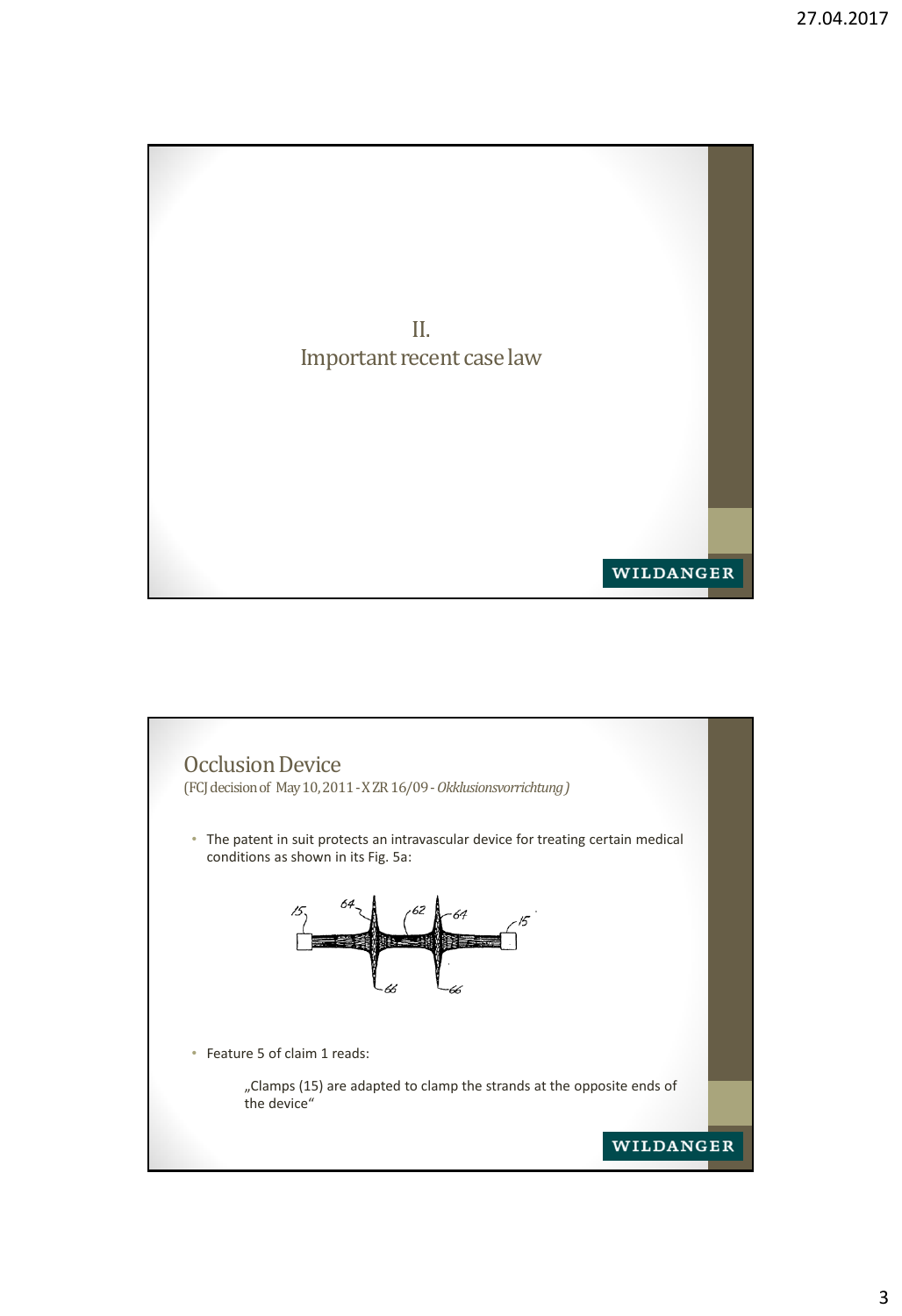

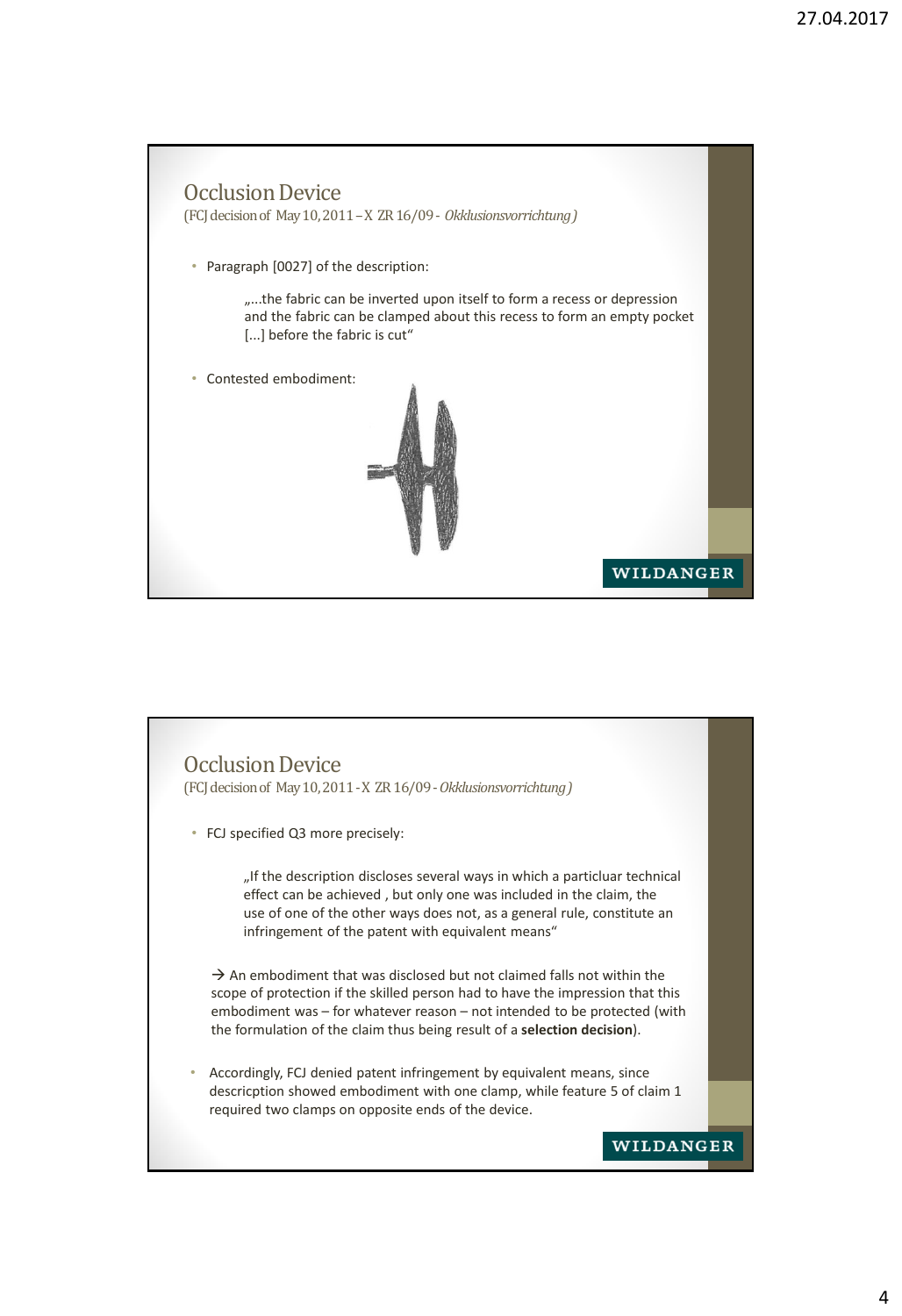

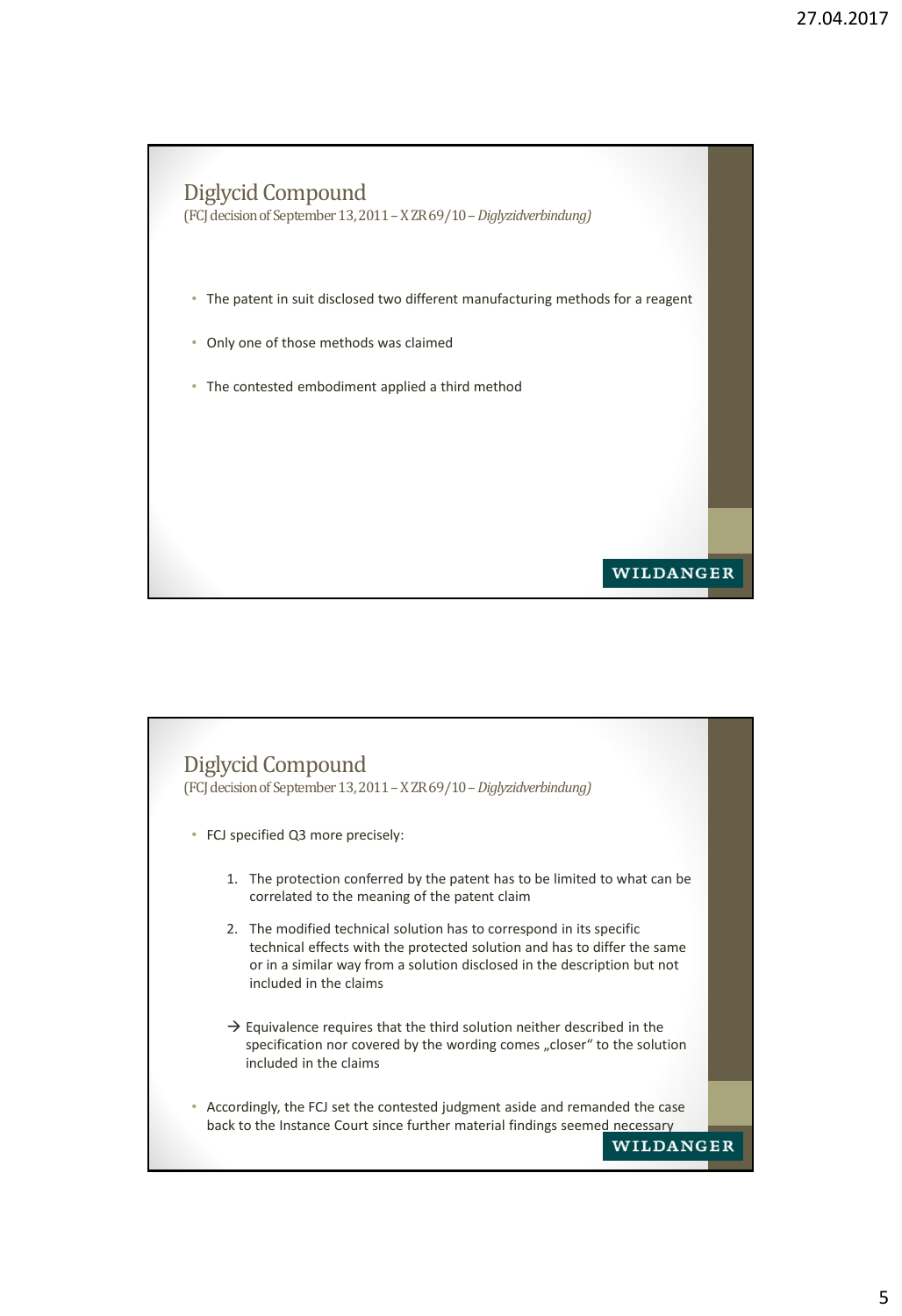

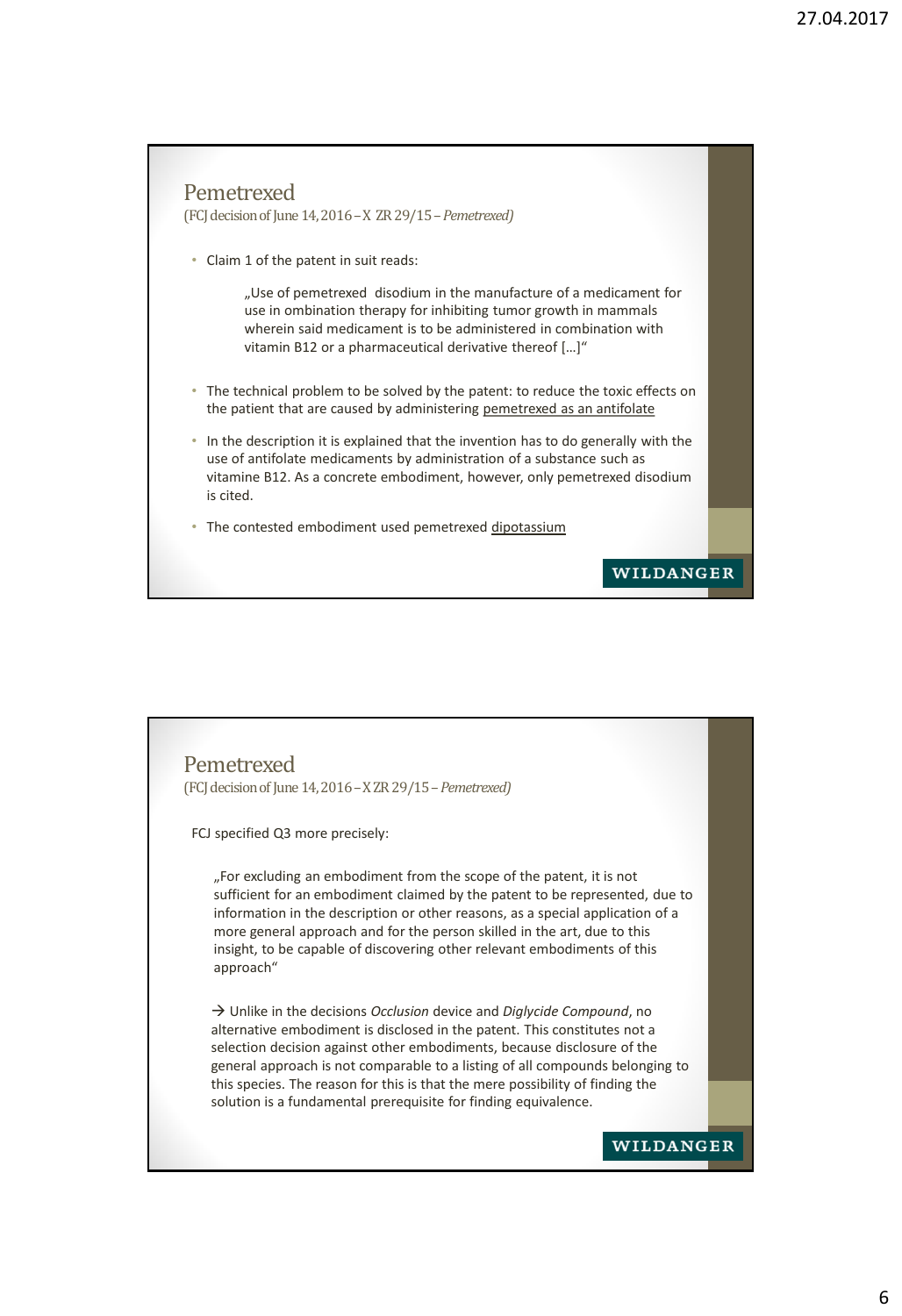

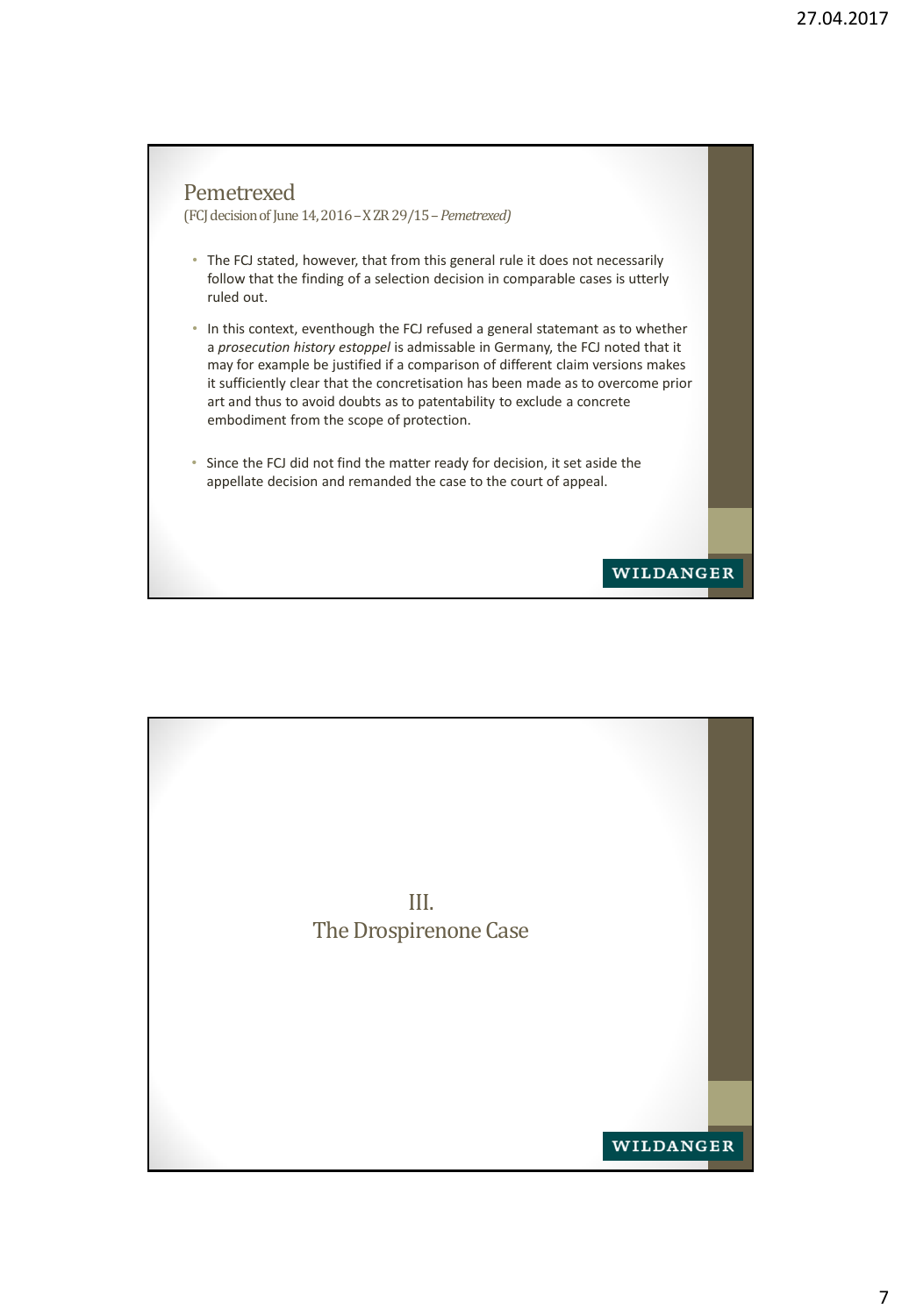

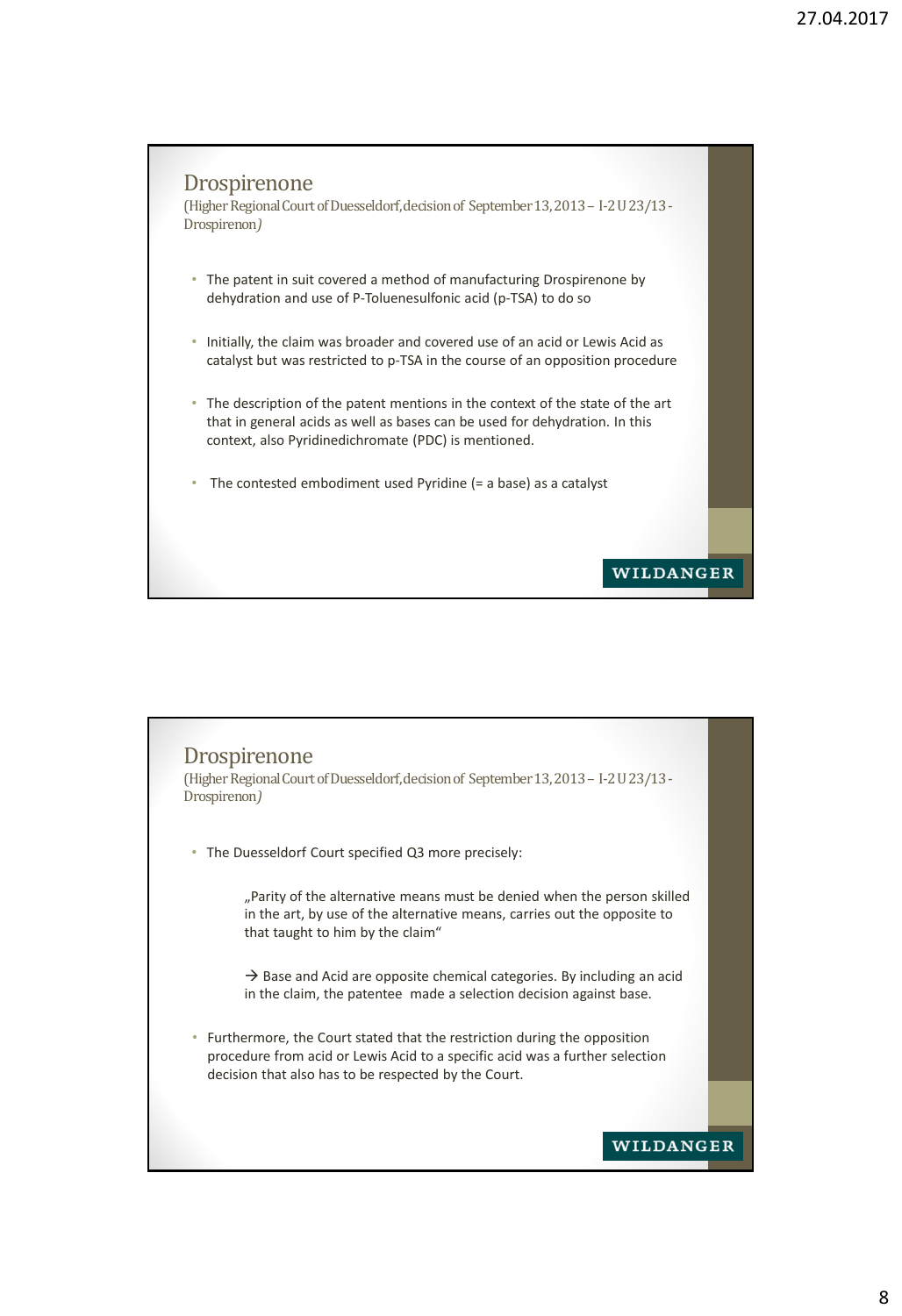